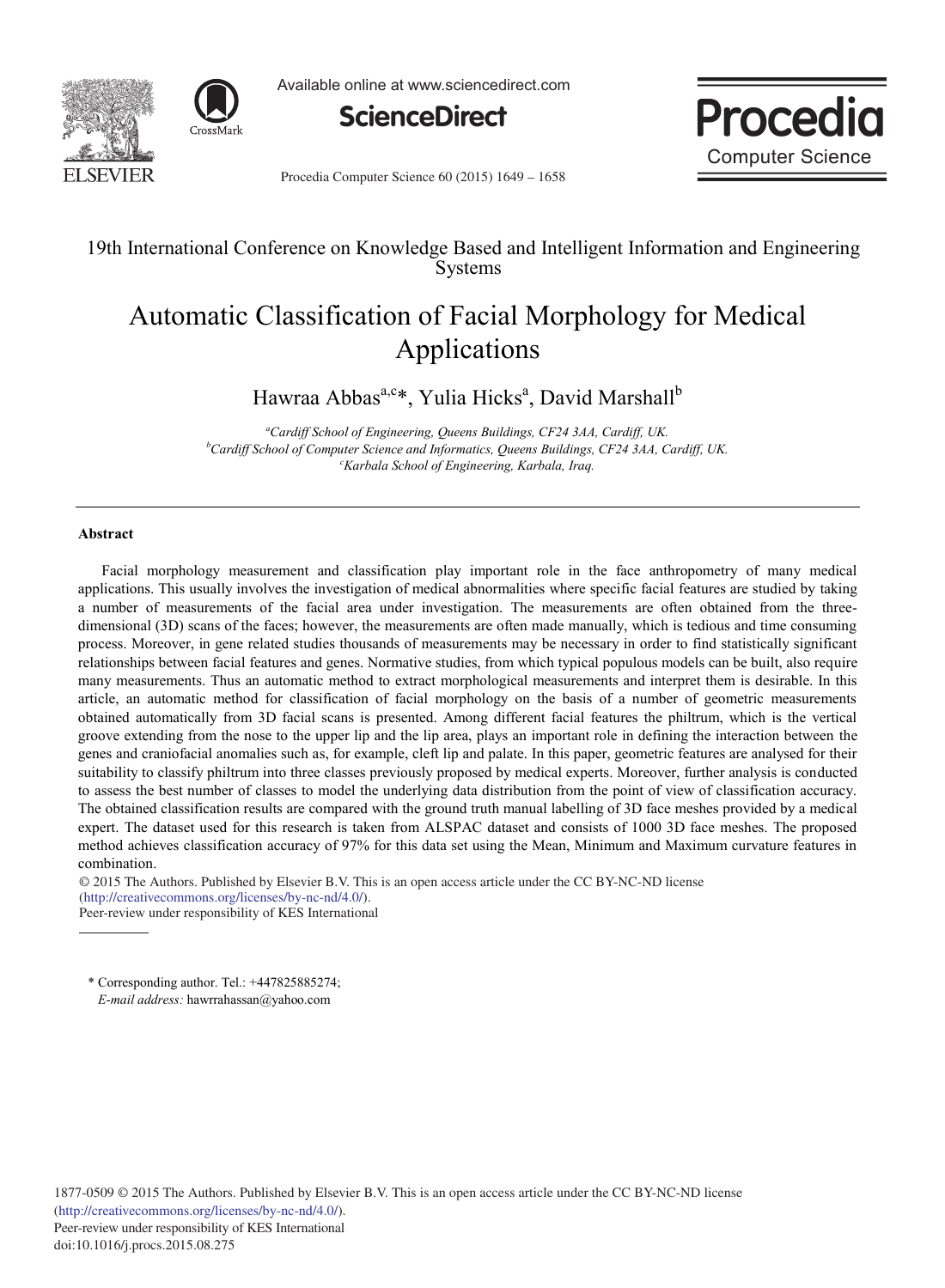*Keywords:* 3D face morphology; curvature measurement; ALSPAC dataset.

#### **1. Introduction**

A large number of studies related to human face geometry have focused on facial morphology, which provides clinical information on the present or future health conditions of people. Nowadays, 3D face geometry is captured using 3D scanners, either laser or optics-based [1]. In either case, a 3D mesh representing the face geometry is obtained as a result of this process and any consequent face measurements are obtained from the 3D mesh.

The philtrum and its surrounding area form an important part of the human face (Fig. 1). Philtrum is important in diverse applications such as face expression recognition, post-operative patient treatment, and studies of genetic anomalies in facial morphology. There is a number of previous studies in face anthropometry, focused on measuring different parts of the 3D face meshes and classifying them according to their shapes, which in turn have essential role in medical applications such as assessment in cleft lip and nose surgery or finding classification scales which may be utilized to categorise ethnic groups, and to determine genotype/phenotype associations. For example, Mori et al. [2] examined a small data set of 109 samples of five to six years old Japanese children to create standard facial model of normal Japanese children for the lip and nose shape. He calculated manually the distance between labial fissure and Cupid's bow and the width of philtrum part and the nose, which were used to create the model. To classify the lip and mouth parts [3, 4], the main characteristics of the lips and mouth, such as the upper lip and lower lip shapes and the philtrum shape have been reported [3]. Later, Wilson produced a certain measurement of lip vermilion and Cupid's bow. She described different morphological features of the vermilion of the lips and all associated lip traits [4]. However, the measurements of facial morphology are usually performed manually – This is a laborious and monotonous process.

Consequently, the goal of our research is to develop a method for automatic classification of facial features for medical applications. In this preliminary study, we focus on creating such a system for philtrum classification, for which we hope to reproduce the classification results obtained manually by Wilson in [4].

In previous studies, a variety of geometric features and distance measures were used to describe parts of a face, with different types of features showing effectiveness in certain applications. For example, in face recognition applications, Euclidean and geodesic distances, as well as shape and curvedness information were used successfully. On the other hand, in landmark identification applications, the shape index and spin images have been utilised [5]. Among the above features, curvature features are relatively easy to extract and have the property of being invariant to rotation of a given surface, which is important in our application; hence our decision to employ curvature features in this work.

Facial curvature features have been studied and used extensively, with the major applications being in face recognition as a whole [6-8] or as a part [9], face classification [10], and face expression recognition [11]. The mean and Gaussian curvature has been used as a feature describing face regions [6] or for encoding the local shape variation information characterising a particular individual. In the latter case, it was used together with the global geometric features [7]; with the face recognition accuracy was reaching 92% in [6]. Furthermore, the maximum, minimum, Gaussian, and mean curvature were used as features 3D face recognition with a different orientation [8].

In a study on recognition of specific parts of the face, Pflug et al. [9] employed the curvature and semantic analysis of edge patterns to detect the ear in 3D profile face. Pflug's approach was robust against rotation and scaling, with the accuracy of detection reaching nearly 96%.

In 2009, Chen and Biswas [10], focused on the global properties of ranking curvatures for small regions. Both digital Gaussian curvatures and digital mean curvatures of 3D shapes have been used to propose a multi-scale method for 3D object analysis and similar classification. In addition, they showed how the mean curvatures can be used to find local features and extreme points such as nose in 3D facial data [10]. The curvature features are useful but are not necessarily the best features for face expression recognition. Wang et al. [11] applied these features to 3D facial expression recognition. The authors used Support Vector Machin (SVM) classification algorithm on the 100 subjects of the Bosphorus database and a 76.56% recognition rate for six universal facial expressions was achieved [11].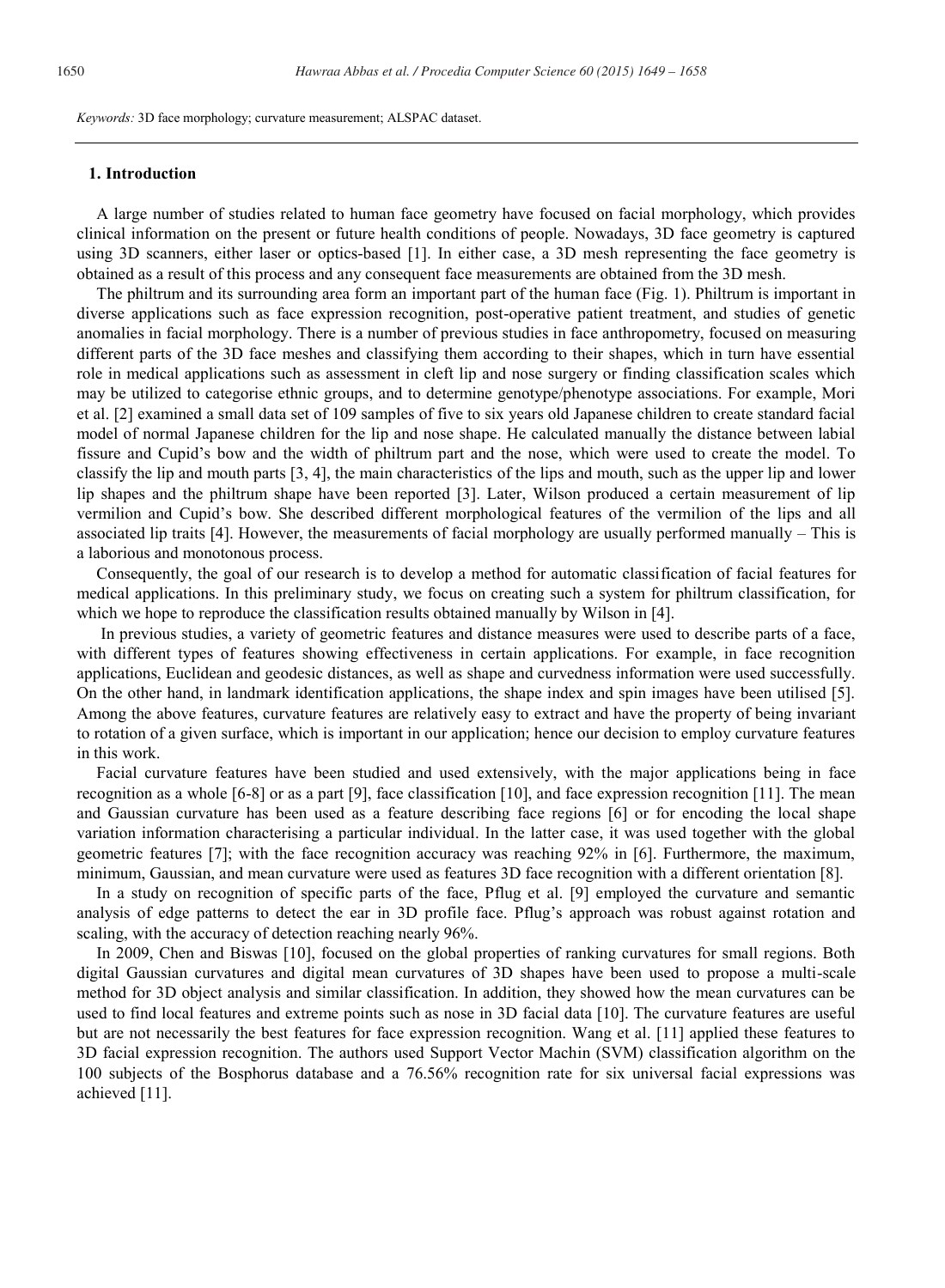In this study, we have evaluated the curvature features suitability to classify the philtrum face area. We determined the best curvature feature combination to classify the philtrum into the three classes manually predetermined by (an expert) Wilson [4] and investigated the optimal number of classes of philtrum shapes from the point of view of automatic classification. We compared the automatic classification results to the results produced manually by Wilson [4] to assess performance of our system. For the assessment, 1000 3D face meshes were used from ALSPAC dataset with our system achieving 97% classification accuracy in comparison to the ground truth. One of the main challenges in this research was finding the best geometric features to be used in the automatic classification system in order to acquire results close to the manual classification results.

The remainder of this paper is organized as follows. Section 2 describes the curvature concepts and terminology. Next, Section 3 illustrates the methodology and data set that used. Subsequently, Section 4 presents the obtained results. Finally, in Section 5, the findings of this paper are summarized and suggestions for further research are made.



Fig. 1 Philtrum and its surrounding area

# **2. Curvature concepts and definitions**

The curvature of a surface can be defined as how much a curve is bent, or the curvature at any point is how much it locally deviates from the tangent at that point. In a 3D space, the curvature can be defined as

$$
k = \frac{\left\| \ddot{y} - \ddot{y} * \ddot{y} \right\|}{\| \dot{y} \|^2}
$$
 (1)

$$
=\frac{\|\dot{\mathbf{y}}*\ddot{\mathbf{y}}\|}{\|\dot{\mathbf{y}}\|^3}
$$
 (2)

where  $y = [x(t)y(t)z(t)]^T$ ,  $t = [uv]^T$ ,  $\dot{y}$  and  $\ddot{y}$  are the first and second derivatives of the curve, and  $\ddot{y}$  is a unit vector represents the curvature target,  $\vec{y} = \vec{y}/||\vec{y}||$  and the vector  $\vec{y} - \vec{y} * \vec{y}$  is orthogonal to the tangential vector, and when normalized to a unit magnitude it define the normal curve.

There are two kinds of curvatures, the geodesic  $k_g$  and the normal curvatures  $k_n$ , which are defined by the second derivative vector of the parametric curve on 3D surface. If we represent the 3D surface by *u* and *v* parameters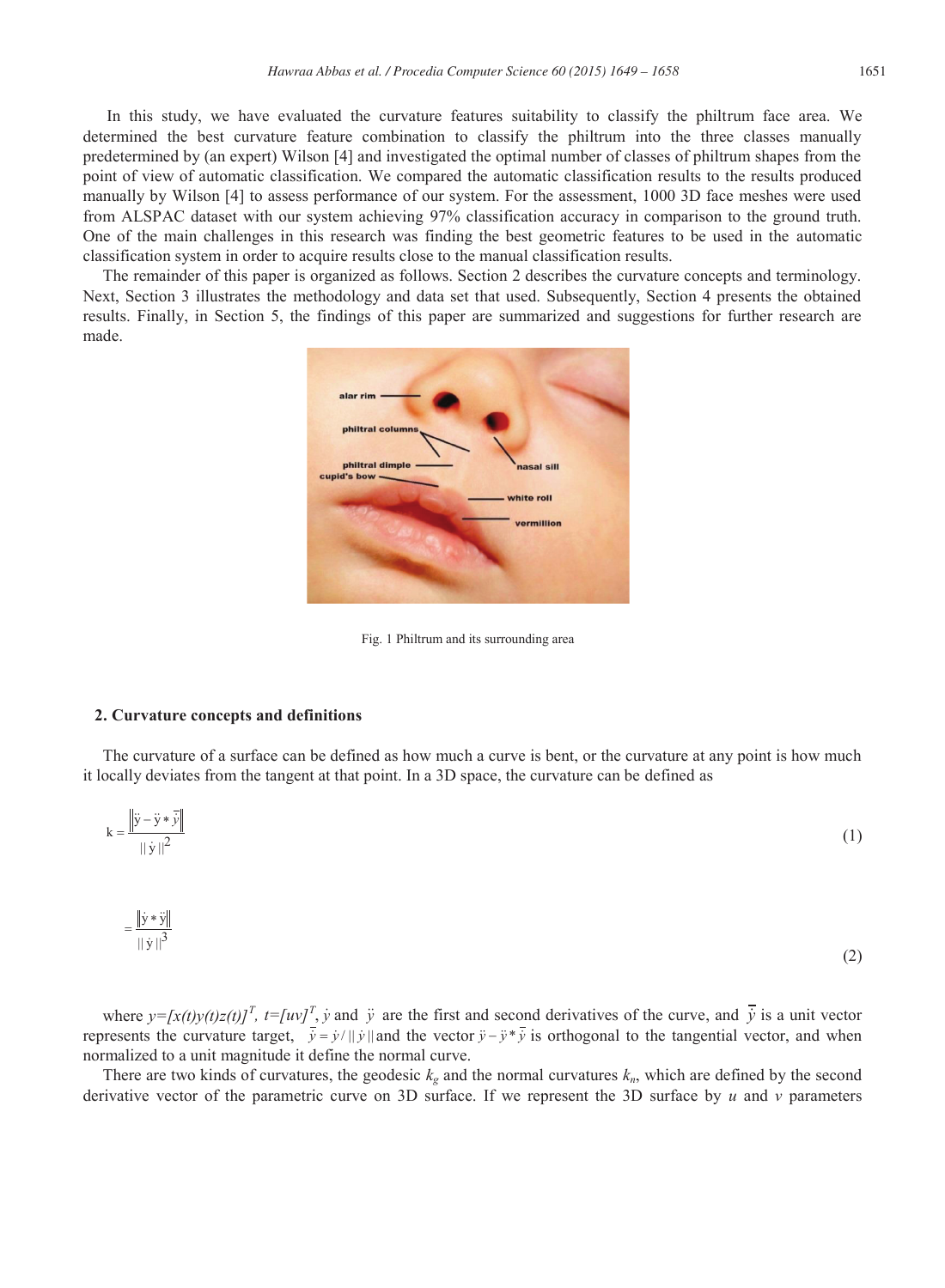instead of *t* parameter then the surface will be  $\sigma = [x(u,v),y(u,v),z(u,v)]^T$  from which both type of curvature can be calculated as:

$$
k_g = \frac{\dot{y}}{\|\dot{y}\|^2} * n * t \tag{3}
$$

$$
k_n = \frac{\ddot{y}}{\|\dot{y}\|^2} * n \tag{4}
$$

where  $n = \sigma_v^* \sigma_u / |\sigma_v^* \sigma_u|$ ,  $\sigma_v$  and  $\sigma_u$  are the derivatives of the surface with respect to u and v,  $t = v$ . from Eq. 4 two unique normal curvature can be found called *minimum*  $k_1$  and *maximum*  $k_2$  normal curvatures, from which two other curvature features can be calculated; the first one is the *mean curvature*  $H = (k_1 + k_2) / 2$  and the other on is *Gaussian curvature*  $K=k_{1*}k_{2}[1]$ .

# *2.1. 3D Curvature Tensor Estimation*

Many methods have been developed to measure or estimate curvature for a smooth or a polyhedral surface[12]. However, the simplest formula to drive curvature measurement is to use the *theory of normal cycles*. This theory provides a unified way to define curvature for both smooth and polyhedral surfaces [13, 14].

The main idea of this theory is that to have a continuous tensor field over the whole surface, a piecewise linear curvature tensor field should be established by estimating the curvature tensor at each vertex and then interpolating these values. Fig 2 shows the principle method to calculate the curvature tensor for each vertex according to the following equation:

$$
\mathcal{T}(v) = \frac{1}{|B|} * \sum_{e \leq e} B(e) |e \cap B| \overline{e}e^{-t}
$$
\n
$$
(5)
$$

where *v* is a vertex on the mesh,  $|B|$  is the surface area around *v*,  $B(e)$  is the signed angle between the normal to the two oriented triangles incident to edge  $e$ ,  $|e \cap B|$  is the length of  $e \cap B$  and  $\overline{e}$  is a unit vector in the same direction as *e* [15].



Fig. 2 The integration domain for curvature

 Practically, the normal cycle method is fast and provides excellent results, but one important remaining issue is how the neighbourhood should be chosen. A small neighbourhood of a given vertex as averaging region provides an estimation of the smooth curvature tensor at this vertex, and which is referred to as the ring size [13]. In general, the normal curvature at each vertex can be estimated by the eigenvector of  $\mathcal{T}(v)$  associated with the eigenvalue of minimum magnitude. The eigenvalues estimate the principal curvatures  $k_1$  and  $k_2$  at  $v$ , also the associated directions are switched: the eigenvector associated with the minimum eigenvalue is the maximum curvature direction, and vice versa for maximum eigenvalue [15].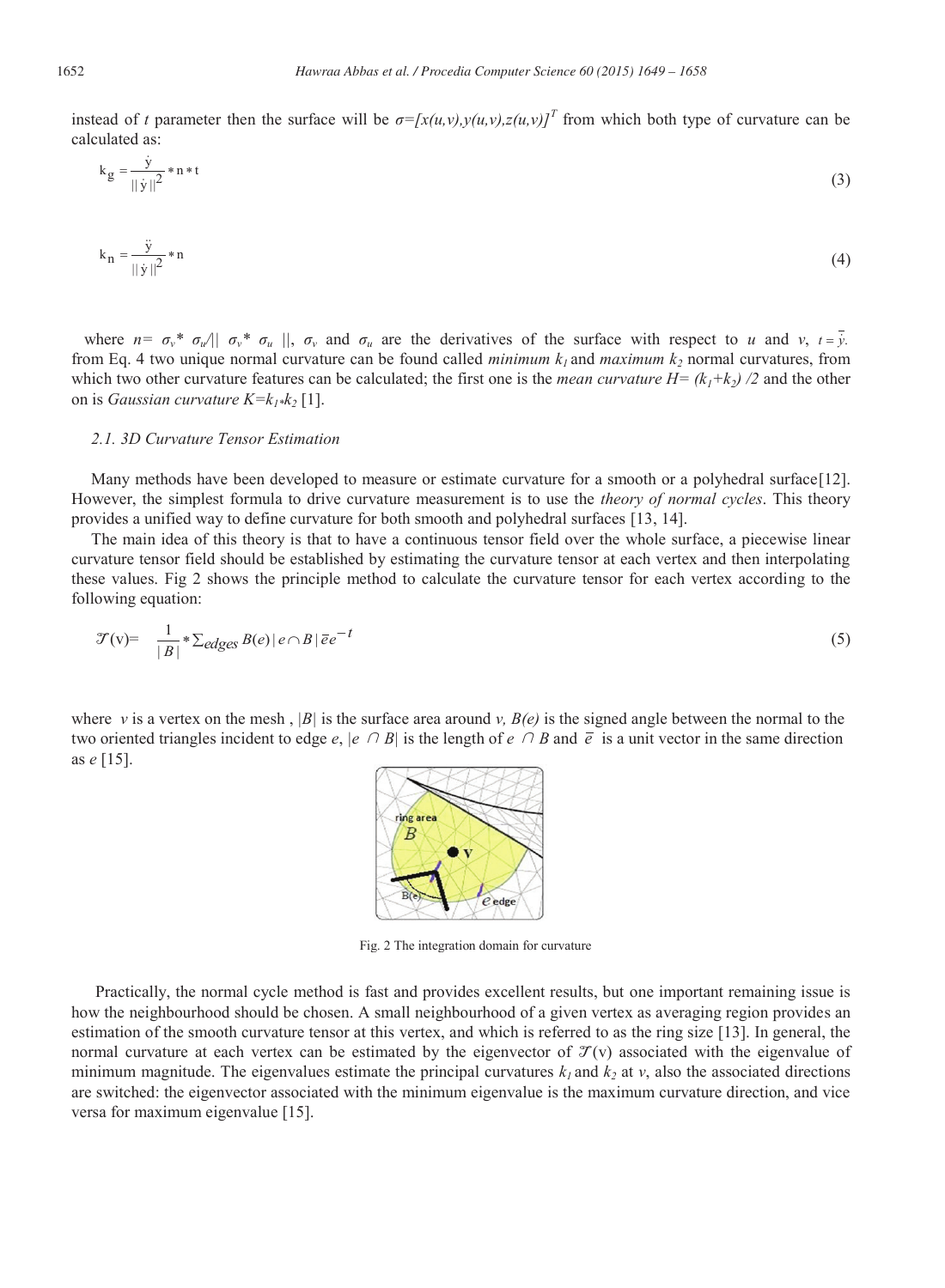## **3. Methodology**

 The main goal of this work is to produce an accurate system to automatically classify the philtrum that is capable of achieving the results similar to the manual classification produced by an expert [4] and to find the best geometric features for this purpose. Consequently, we evaluate our method on 1000 3D meshes from the ALSPAC data set. The following sections explain in detail the data set, as well as the methods and tools used to achieve this goal.

## *3.1. Data set*

 The data of Avon Longitudinal Study of Parents and Children ALSPAC was used in our automatic philtrum classification work; it is a long term health research project involving the study of over 14000 children as they grow up. This study recruited pregnant women living in the former county of Avon in South-West England who had an estimated delivery date of between April 1, 1991 and December 31, 1992. The cohort was made up of 14,541 pregnancies that resulted in 13,971 singletons/twins that were alive at 1 year of age. When the children reached the age of 15 years, their 3D face scans were obtained using two Konica Minolta Vivid 900 laser cameras [16]. After that, twenty one facial landmarks represented by a total of 63 *x*, *y*, and *z* coordinate values were identified and recorded for each 3D facial image by A.M. Toma and A. Zhurov [17]. The landmark points, which can be defined as standard reference points on the faces that have biological meaning, for this data set and their location on the human face are shown in Fig 3.



Fig.3 Facial landmarks

# *3.2. Manual classification*

 There is a large body of work dedicated to the shape classification of the lips area of the face. In the research carried out by Wilson [4], a large dataset of 4747 3D faces from ALSPAC data set was used. She measured the distances and angles between the landmarks shown in Fig 3 for the lips in general including the philtrum area. From that three categories or classes for the philtrum width are produced (wide, middle, and narrow) which is the same as those used in our automated classification system.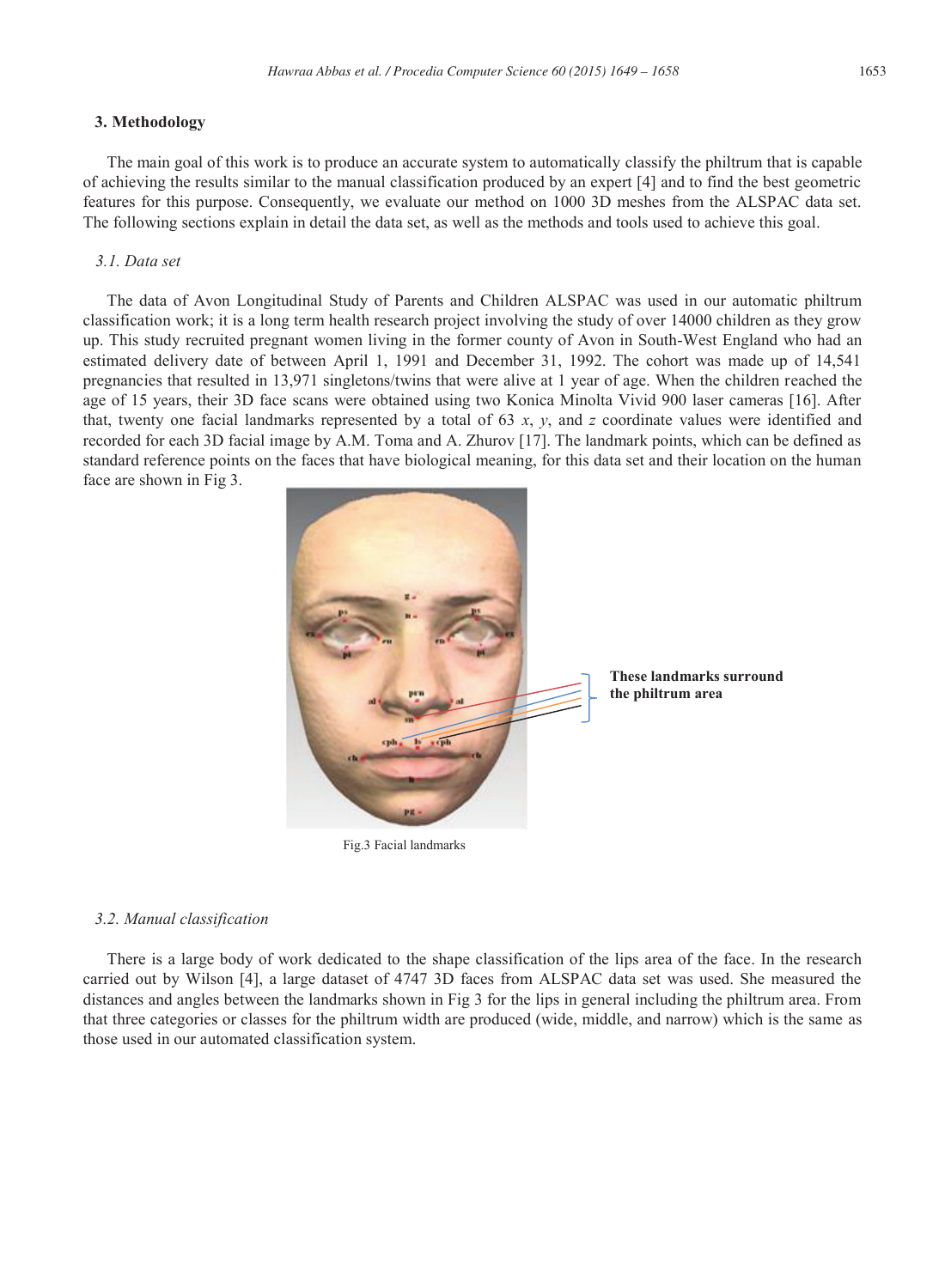# *3.3. Feature extraction*

The first step of creating any 3D face classification system is building the feature descriptors of the 3D faces. A feature vector is constructed from points distributed over the 3D face as a whole or from certain face region as in our case. In other words, for data set with *n* 3D faces *m* feature vectors are produced to construct *n\*m* training and testing matrix. The curvature features are ubiquitous geometric features, easy to extract, the time consumption for processing is very little, and they produced good results in previous research. In this work, the *Maximum*, *Minimum*, *Mean*, *Gaussian*, *Maximum direction*, *Minimum Direction* curvature information was extracted for each face philtrum area and all curvature features were used as a separate entity to form the feature vectors in the training and testing classification set. After that the feature vectors were uniformly quantised to a certain number of bins as described below.

In general, the procedure for extract training and testing sets is:

- Firstly, cutting out the philtrum area of each face according to the landmarks shown in Fig 3.
- Next, calculating the curvature features for the philtrum area using the normal cycle method as described in Section 2.1. Different sizes of the ring (the number of vertices surrounding the vertex that the curvature is calculated for it) were tested in the experimental Section. Algorithm 1 below summarises the process of the computation of curvature features.
- Since the number of features in the curvature features vectors can be different for different philtrums, the vectors are quantised into an equal number of bins using histogram normalization technique [18].
- As a result 36 training and testing sets are obtained, six for each curvature feature.

# **Algorthim1 curvature features computing**

**Input**: set of vertices *V* from philtrum area; *F* mesh faces for philtrum area; *R*: the ring size. **Output**: The maximum and minimum curvature vectors *Cmax*, *Cmin*; the maximum and minimum curvature direction matrices *Umin, Umax*; the mean curvature vector *Cmean*; the Gaussian curvature vector *Cgauss*. *n* is the cardinality of *V* **For** *i=1* to *n* **do** specify the surface area around *Vi* according to *R* for which the curvature tensor is estimated compute the tensor using Eq. 5 calculate the eigenvector  $u$  and eigenvalue  $d$  of  $\mathcal{T}(v)$ [*temp,I*]=sort (*d*) *D (:, i) =d(I) U (:, :, i) =u (:,I)* **end** *Umin= U (:, 2, :)* after removing singleton dimensions from *U Umax= U (:,1, :)* after removing singleton dimensions from *U Cmin= D (1, :)* Cmax=  $D(2, :)$ *Cmean*=(*Cmin*+*Cmax*)/*2 Cgauss*=*Cmin*×*Cmax*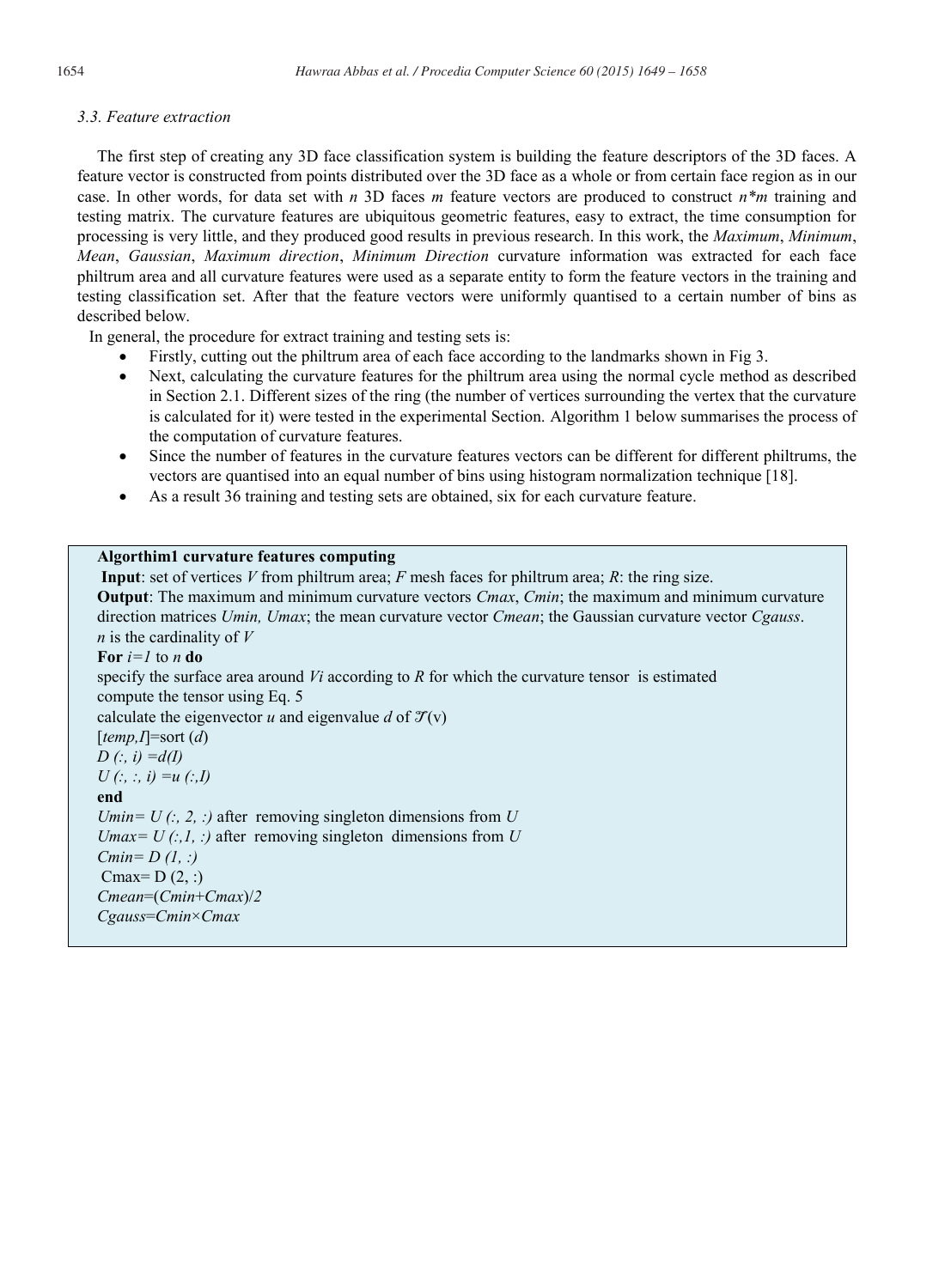#### *3.4. Classification Method*

After extracting the feature descriptors from 1000 faces, they were classified using Support Vector Machine (SVM); in particular, LIBSVM was used [19, 20]. For evaluating the performance of our system 5-fold crossvalidation method was used.

#### *3.5. Choosing the number of classes*

As discussed earlier (Section 3.2), the optimum number of classes manually determined by an expert is *three*. However, we also investigated the optimum number of classes automatically using our chosen curvature features via K-means clustering method [21]. The clustering step is performed after applying Principal Component Analysis to reduce the curvature features dimensionality [22].

#### **4. Implementation and Results**

The objectives of our work are classifying the philtrum area width automatically and investigating which curvature features are the best for this purpose, as well as confirming the best number of clusters describing the philtrum area width.

In the previous section it was noted that there is no established method to determine the best ring size for calculating curvature features. Therefore, a range between two and ten vertices was tested for this purpose. After comparing the classification accuracy for each case, the best value was found to be 5 with the classification accuracy reaching 92% when using the *Mean* curvature feature, and 89% and 87% when using the *Max* and *Min* features respectively.

The same process was applied (using the classification results) to determine the best feature descriptor size after they were quantised into 5, 10, 20, 30, 40, and 50 bins. The best classification accuracies were acquired for the descriptor size between 20 and 50 bins. When the descriptor size larger than 50 bins was used the accuracies did not increase dramatically.

Additionally, several features were combined into a single vector to achieve better classification outcomes. The results for feature combinations did not produce better results in all cases. For example when the *Mean* and *Gauss*  features were combined, the accuracy of 65% was achieved, while when the *Mean* feature was used alone, the accuracy was 93%, and for *Gauss* feature alone the accuracy was 60%. The best combination of the features was *Max*, *Min*, and *Mean* together, providing classification accuracy of approximately 97%.

The bar chart in Fig. 4 illustrates the classification accuracy for the curvature features as described above. It shows that the features *Mean*, *Max*, and *Min* respectively offered the best classification accuracy result. In contrast, the worst accuracy was achieved by using the *Gauss c*urvature and the *Max direction*. Fig. 5 illustrates the dependence of the classification accuracy on the number of bins used in the classification descriptor. Additionally, Fig 5 illustrates the classification accuracy when different features are combined and the system classification accuracy reached 97% when the Mean, Maximum and Minimum curvature features taken together.

Finally, the best number of classes to cluster philtrum features into was investigated from the point of view of the classification accuracy. K-means clustering method was utilized to cluster the compound descriptors of Mean, Min and Max curvature features after applying PCA to reduce the dimensionality of the feature set. The compound features vectors were classified using LIBSVM classifier into two classes with the classification accuracy of 79% and into four classes with the accuracy of 52%. Fig. 6*a*, *b*, *c* and *d* shows the k-means clustering results for 1000 faces for two, three and four classes. It is clear that the data was separated better using three classes, which corroborates manual expert labelling [4].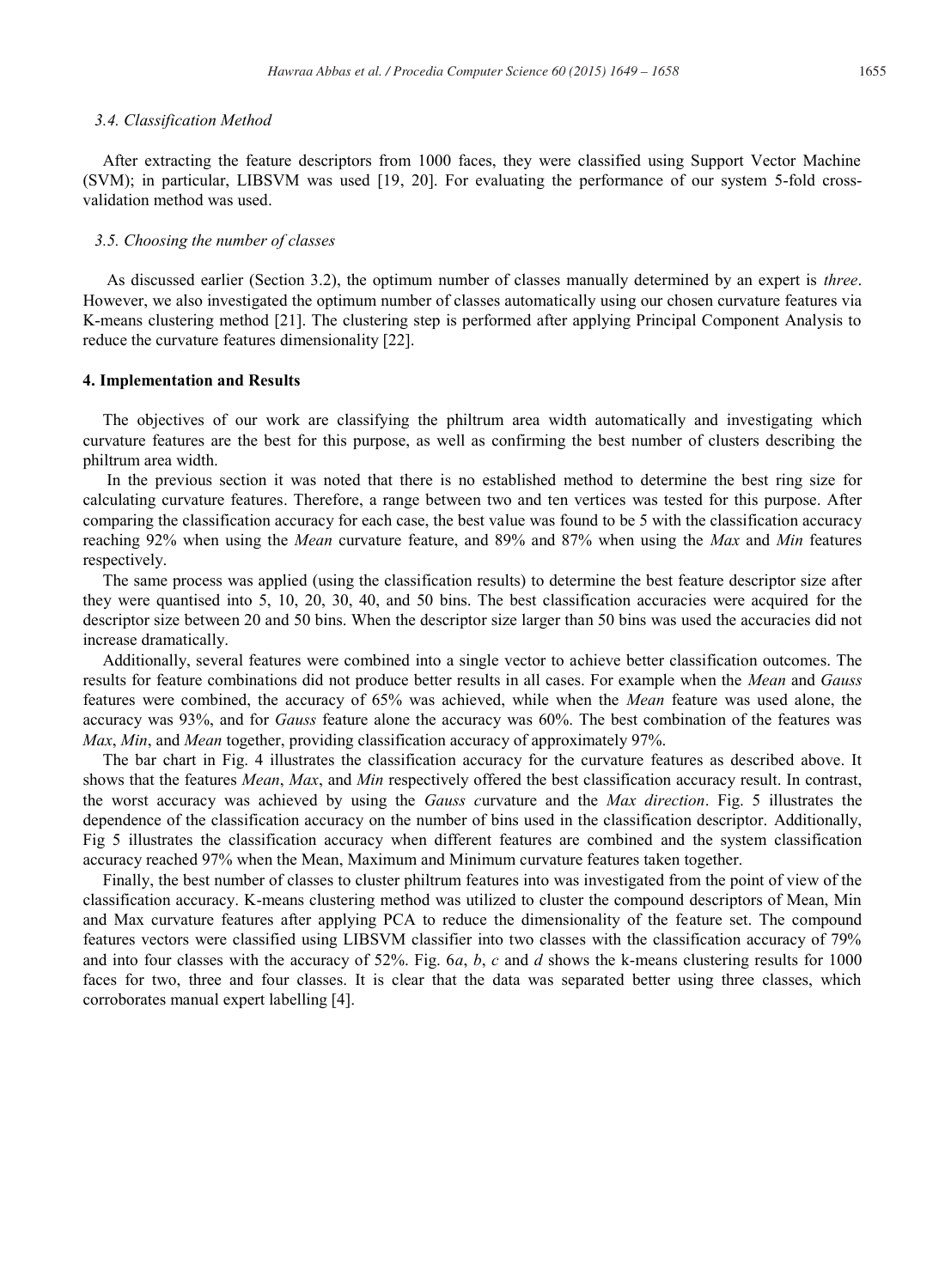

Fig .4 Classification accuracy for different descriptor sizes



Fig .5 Classification accuracy for feature combinations



Fig.6 Clustering result (a) the original data (b) *k*=2 (c) *k*=3 (d) *k*=4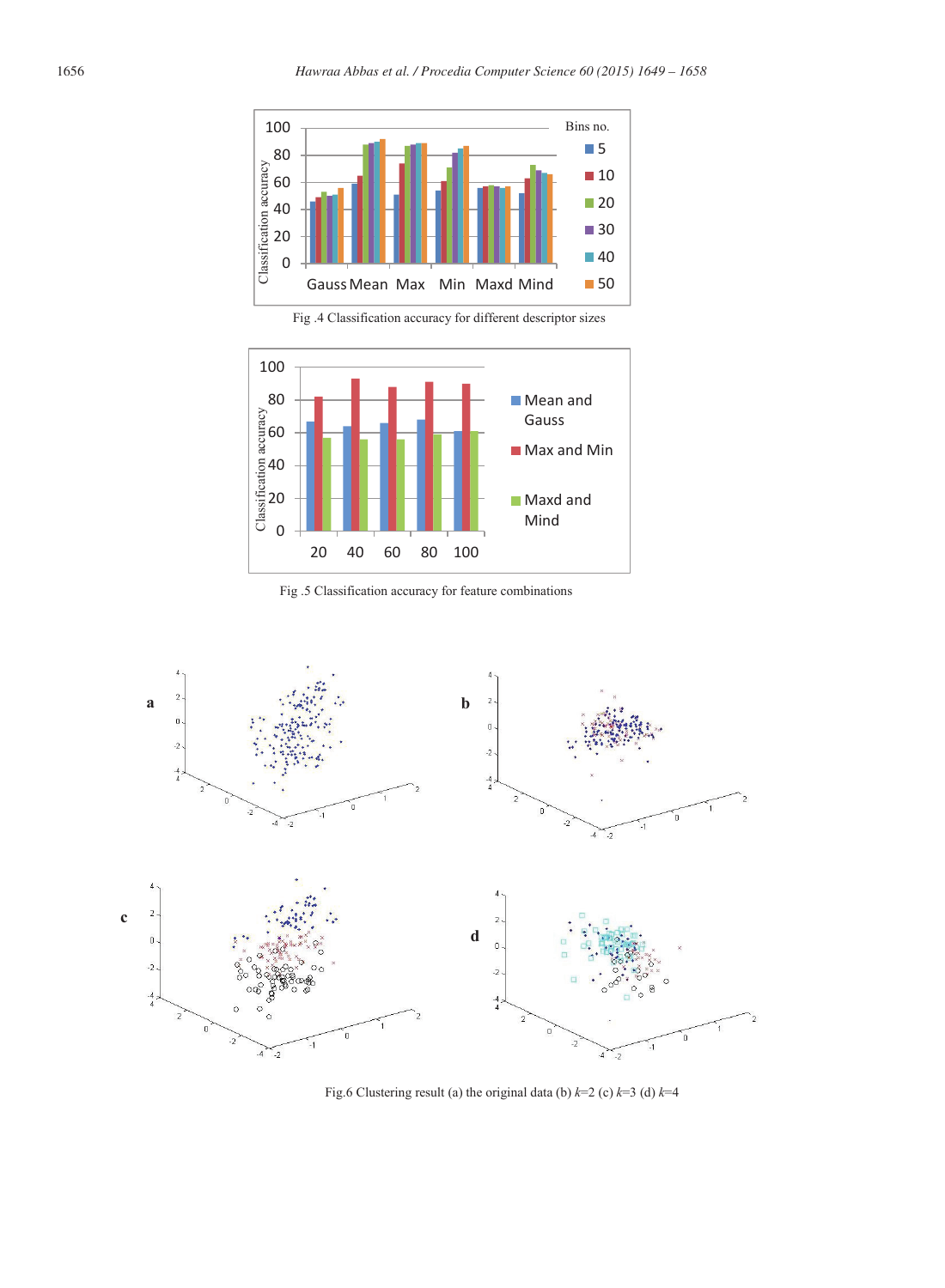The goal of our research was to develop a method for automatic classification of facial features for medical applications. In this preliminary study, we focused on creating such a system for philtrum classification, for which we intended to reproduce the classification results obtained manually by Wilson in [4].

In this study, we evaluated the curvature features capability to classify the philtrum face area, found the best curvature feature combination to classify the philtrum into the three classes predetermined by Wilson [4] and investigated the best number of classes of philtrum shapes from the point of view of automatic classification. We compared the automatic classification results to the results produced manually by an expert [4] to assess performance of our system. For the assessment, 1000 3D face meshes were used from ALSPAC dataset with our system achieving 97% classification accuracy in comparison to the ground truth. One of the main challenges in this research was finding the best geometric features to be used in the automatic classification system in order to acquire results close to the manual classification results.

Having developed an automatic method that replicates an expert, we believe we have developed a system with great potential for medical applications (both clinical and research). The analysis of large data sets in whole host is now viable. This could have massive benefit in normative and gene studies where such data sets are essential.

In future, we intend to test the proposed approach in application to other areas of face, such as nose and chin.

#### **Acknowledgements**

We are grateful to all researchers and families who took part in establishing the ALSPAC dataset, Dr Caryl Wilson for suppling the nessary information to complete this work and Dr Stephen Richmond for offering valuable advice for this research.

#### **References**

- [1] M. Daoudi, A. Srivastava, R. Veltkamp, 3D Face Modeling, Analysis and Recognition, John Wiley & Sons, Ltd,(2013).
- [2] A. Mori, T. Nakajima, T. Kaneko, H. Sakuma, Y. Aoki, Analysis of 109 Japanese children's lip and nose shapes using 3-dimensional digitizer, British Journal of Plastic Surgery. 58 (2005) 318–329.
- [3] J.C. Carey, M.M. Cohen, C.J.R. Curry, K. Devriendt, L.B. Holmes, A. Verloes, Elements of morphology: Standard terminology for the lips, mouth, and oral region, American Journal of Medical Genetics, Part A. 149 (2009) 77–92.
- [4] C. Wilson, R. Playle, A. Toma, A. Zhurov, A. Ness, S. Richmond, The prevalence of lip vermilion morphological traits in a 15-year-old population, American Journal of Medical Genetics, Part A. 161 (2013) 4–12.
- [5] E. Vezzetti, F. Marcolin, 3D human face description: Landmarks measures and geometrical features, Image and Vision Computing. 30 (2012) 698–712.
- [6] A.B. Moreno, Á. Sánchez, J.F. Vélez, F.J. Díaz, Face recognition using 3D surface-extracted descriptors, Irish Machine Vision and Image Processing Conference, 2003.
- [7] C. Xu, Y. Wang, T. Tan, L. Quan, Automatic 3D face recognition combining global geometric features with local shape variation information, Automatic Face and Gesture Recognition, FGR, Proceedings of the 6th IEEE International Conference on. (2004) 308–313.
- [8] S. Ganguly, D. Bhattacharjee, M. Nasipuri, 3D Face Recognition From Range Images Based on Curvature Analysis, ICTACT Journal on Image. (2014) 748–753.
- [9] A. Pflug, A. Winterstein, C. Busch, Ear Detection in 3D Profile Images Based on Surface Curvature, 2012 Eighth International Conference on Intelligent Information Hiding and Multimedia Signal Processing. (2012) 1–6.